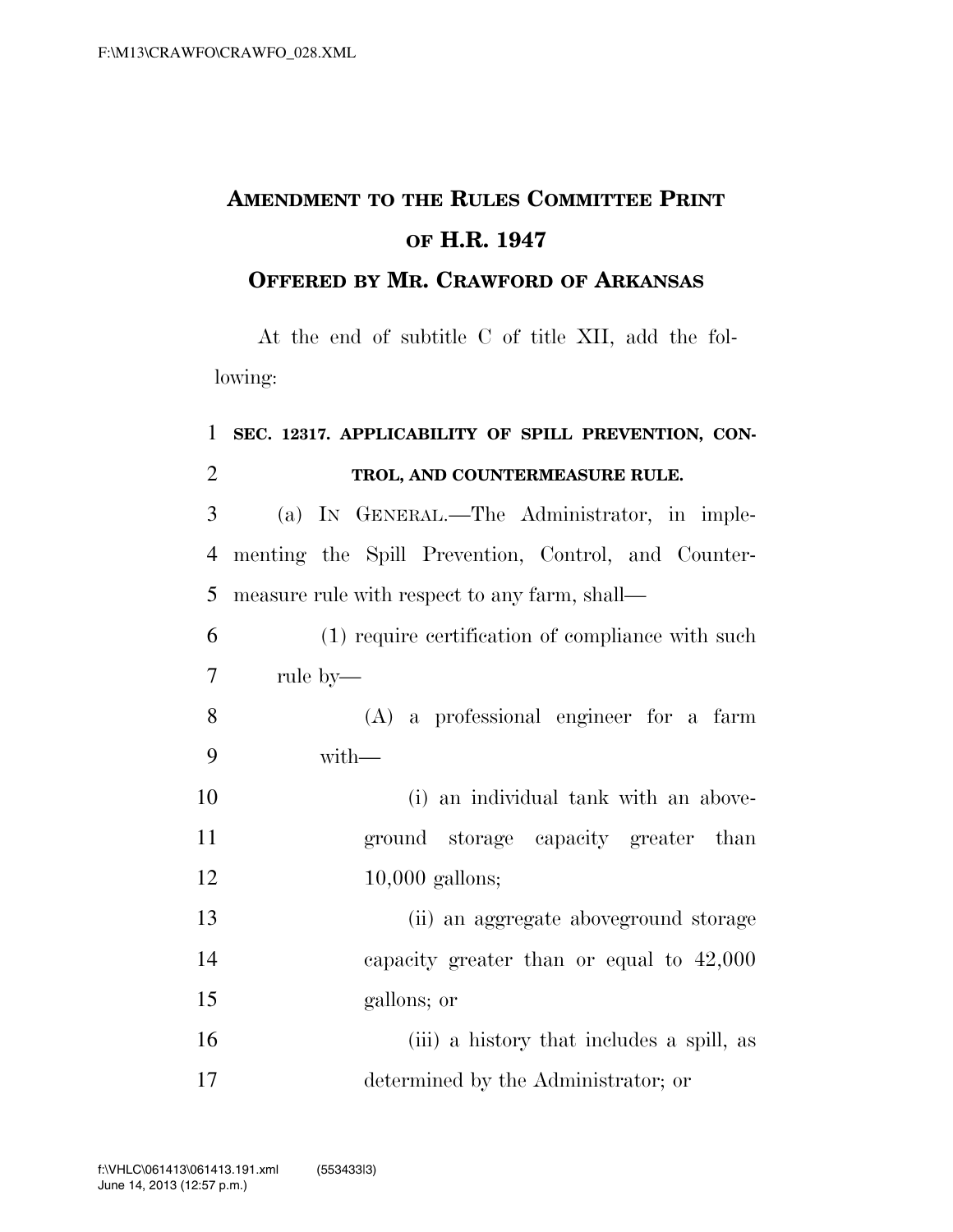| $\mathbf{1}$   | (B) the owner or operator of the farm (via                |
|----------------|-----------------------------------------------------------|
| $\overline{2}$ | self-certification) for a farm with—                      |
| 3              | (i) an aggregate above ground storage                     |
| $\overline{4}$ | capacity greater than 10,000 gallons but                  |
| 5              | less than $42,000$ gallons; and                           |
| 6              | (ii) no history of spills, as determined                  |
| 7              | by the Administrator; and                                 |
| 8              | (2) exempt from all requirements of such rule             |
| 9              | any farm—                                                 |
| 10             | (A) with an aggregate above ground storage                |
| 11             | capacity of less than or equal to $10,000$ gallons;       |
| 12             | and                                                       |
| 13             | (B) no history of spills, as determined by                |
| 14             | the Administrator.                                        |
| 15             | (b) CALCULATION OF AGGREGATE ABOVEGROUND                  |
| 16             | STORAGE CAPACITY.—For the purposes of subsection (a),     |
| 17             | the aggregate above ground storage capacity of a farm ex- |
|                | 18 cludes—                                                |
| 19             | (1) all containers on separate parcels that have          |
| 20             | a capacity that is less than 1,320 gallons; and           |
| 21             | (2) all storage containers holding animal feed            |
| 22             | ingredients approved for use in livestock feed by the     |
| 23             | Food and Drug Administration.                             |
| 24             | (c) DEFINITIONS.—In this section, the following defi-     |
| 25             | nitions apply:                                            |